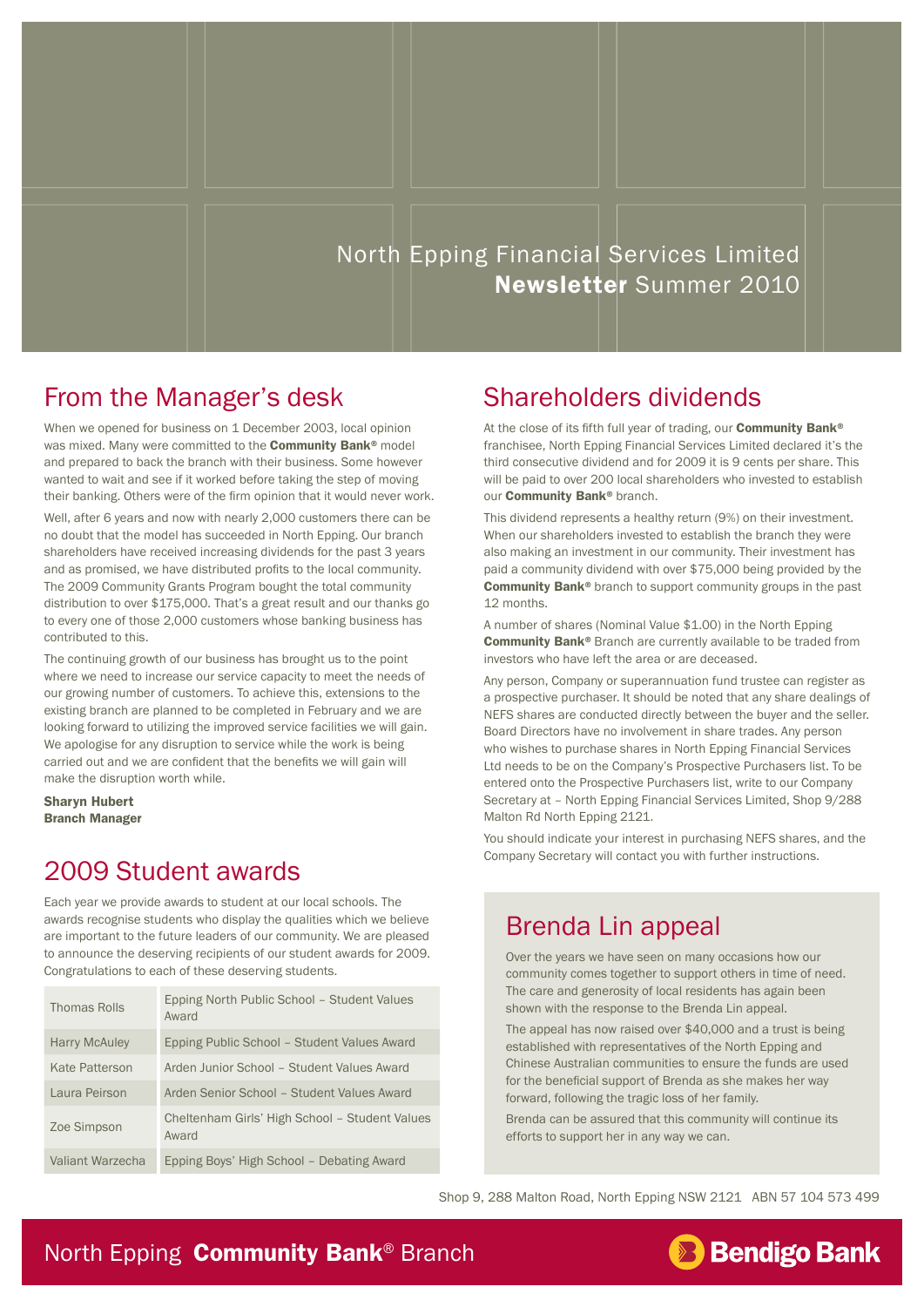### 2009 Village Fair

What a tremendous turnout for our annual fair. Even though the temperature kept soaring into the high 30's people still turned out to support local non-profit organizations and local stallholders. I know that the All Saints snow cones were very refreshing on the day along with OLHC gelato. This year we had a number of new organizations take a stall and we hope they enjoyed themselves and a chance to share with the community. We even had our own Backyard Chicks showing how everyone can enjoy having a small chicken pen in their yard just like the old days. Some of our older members of the community will remember when we had a full chicken farm at North Epping.



#### Local youth excel

We are sure that everyone will join us in congratulating two local youths who have been selected to represent our country in their chosen interests.

Sam Gallagher was selected to tour with the young Socceroos in 2009 for the Under 21's World Cup. Sam comes from a family with a great love of football and had his skills honed through years of playing with North Epping Rangers and at Epping Boys' High School as well as at a local and state representative level.

Owen Forbes a local Year 10 student was selected as one of 16 in the Australian delegation to attend The Hague International Model United Nations (THIMUN) to be held in The Hague, The Netherlands in January 2010. Thank you to all the local business that supported Owen with this venture.

### School banking service

One of our aims at our **Community Bank®** branch is to support the local children and encourage them to learn about saving and banking. We offer fee free savings accounts to young children (up to age 13) and even give a card and present for their birthdays (from age 5 – 10). Soon we expect to offer a special student account to older children.

If your children attend North Epping Public School or OLHC School, our school banking service is available during school terms to make it easy for them to deposit regularly. If your children already have accounts with us they can start using the service any time. If not, it is easy to open an account and get them started. Just contact the branch and find out how.

### Ride for North Epping



A group of North Epping cyclist undertook a 300+ km ride from North Epping to Canberra on Saturday 21 November to assist local residents experiencing hardship. In conjunction with the North Epping Community Bank® Branch the group will contribute to the Bendigo Bank "Ride for North Epping Community" fund set up to help locals experiencing financial difficulty that may fall outside traditional forms of charity.

Dubbed "The 300+ Club" to denote rides in excess of 300 km in a day, the ride was sponsored by Le Tan are also generous sponsors of the North Epping Rangers Sports Club.

Funds raised exceeded \$2000 and some of the funds have already been allocated to assist residents.

This is in conjunction with the branch's **CommUnity Friends Project**.

Do you know someone or a family who has always wanted a pet dog but cannot afford to fence their yard to accommodate one? Perhaps you know someone who needs a ramp to access the garden they once enjoyed or just some minor repairs around the home that they can not manage any more or someone whose life would be enhanced by a modest project around their home but they have no means of achieving it themselves.

Through our customer and community network we regularly hear from people who see a person or neighbour they would like to help but don't know how they can do so. Often they see that a relatively small hand up would make a significant difference to the person's quality of life.

This has given us the idea to trial a program we are calling "CommUnity Friends". The program will select a beneficiary and project from nominations received. With the consent of the chosen beneficiary, we will then use our contacts to make the project happen.

If you have an idea no matter how small or large that you think would help someone, please write to us in confidence detailing the nominated person, your own details, what you think should be done and why. If you have any questions or require further information please see the branch staff or one of our Directors.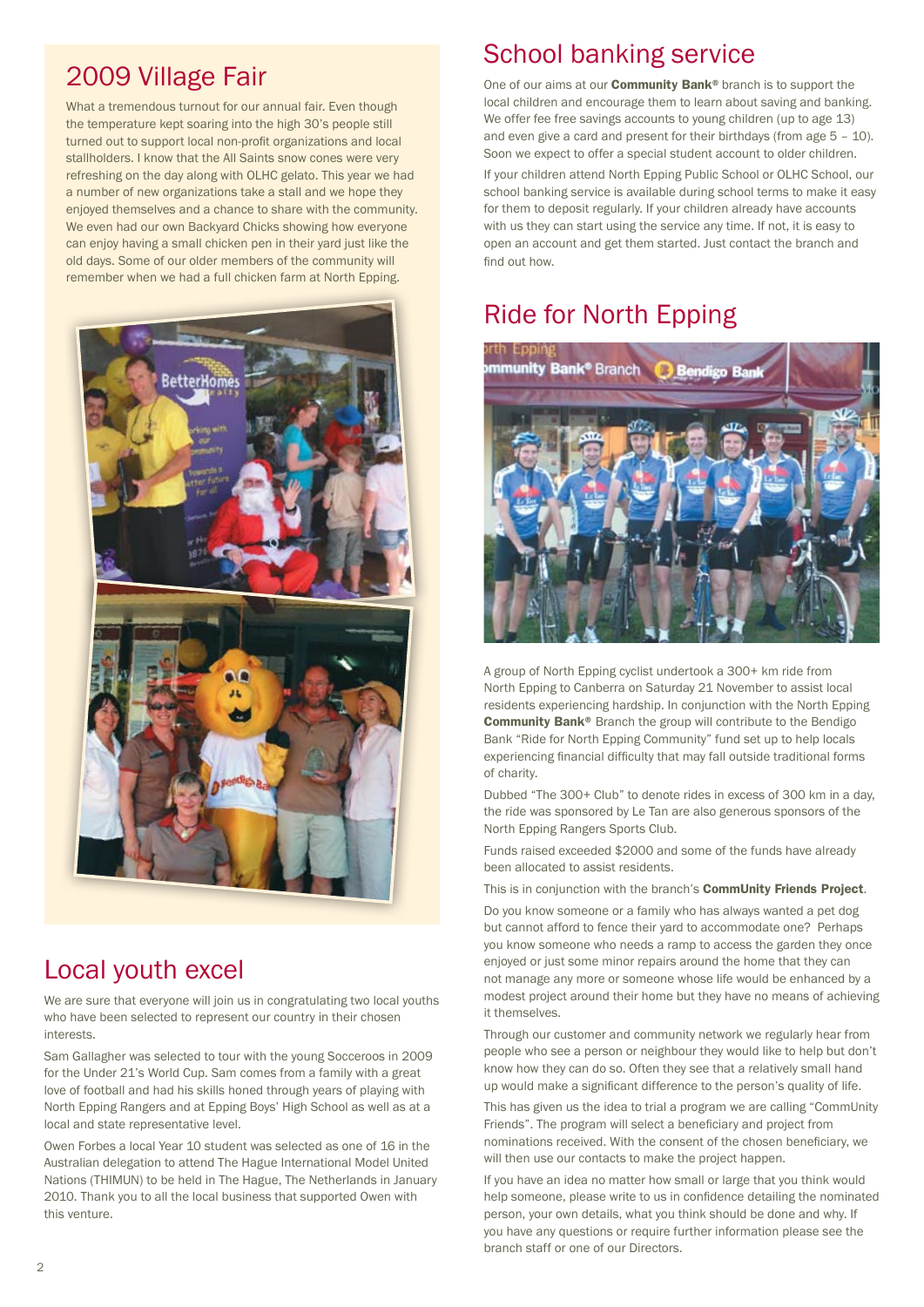### 2009 Community grants

In November we held a special function to announce the successful applicants under our 2009 Community Grants Program. The success of our business over the 2009 financial year enabled us to increase the total grants available from \$50,000 in 2008 to \$65,000.

Approximately 60 -70 people, all of them leaders in our community, attended. Several commented to me that we do so much for the community. In truth, they are the ones doing all the great things. We are fortunate to be able to support their efforts with the funds we have available from our profits and with the resources at the branch.



The grant recipients in 2009 were:

North Epping Community Bus – Aged transport

Epping Library Knitting Group – Multicultural social support

North Epping Bowling And Community Club – Furnish new verandah

Christian Community Aid – Student computer and Family Day Care play centre

Epping Scout Group – Upgrade to Australian Fire Standards

North Epping Girl Guides – Replace refrigerator

Rotary Club of Epping – Partnership for youth development programs

Global Neighbourhood Network – School based cultural integration program

North Epping Kindergarten – Upgrade telephone system

The Shack Youth Outreach – Employment Plus Program

Tabitha Foundation – North Epping Youth nomination – wells to provide fresh water to over 4,000 Cambodians

OLHC P&F – Replace Community BBQ

Epping Public School P&C – Installation of sinks in outer classrooms

Klibur Domin – Overseas Support Program – outdoor recreation area at medical facility

Epping Boys' High School P&C – Audio visual equipment for school hall

North Epping Rangers Sports Club – replace tennis/netball fencing

Epping North Public School P&C – Instruments for band and music programs

All Saint's Anglican Church – outdoor seating

Transition Epping – Transition to the Future Course

St Mark's Lutheran Church – Childproof fencing for playgroup

2009 Grant recipients with Director Wendy Yee-Dempster & manager Sharyn Hubert.

#### 2121 Award

We are very proud to announce that the 2009 recipient of the 2121 Award for contribution to making our community the great place it is went to our very own Steve Colquhoun.

Steve was recognized for his contribution over many years and in many ways both big and small. These include, long term president of North Epping Rangers, vice president of North Epping Bowling Club, trustee for Brenda Lin Support Fund, past president of Rotary and many others.

Steve is recognized as the person to go to if you want to make anything happen in North Epping and no doubt the suburb will benefit from his efforts for many years to come.

#### A Comment from the recipient

"I am very humbled by this award as I know that there are a lot of people who make a difference to our community and peoples lives that is why I suggested the award 3 years ago to recognize all those other people. I would like to thank you all for your nomination and I will continue to assist our community."

### North Epping Community Forum public meeting

Do you have a vision for how North Epping will look in 2020? If so, then consider coming along to a public meeting to launch the North Epping Community Forum on Tuesday 2 March at All Saints Church Hall, Malton Rd at 7.30pm. The event has been organised by Transition Epping and supported by a Bendigo Bank community grant. For more information please ring Sandra Nichols on 9869 1351. Details will be available on the night on how you can play a bigger role in North Epping's future.

#### Our staff

Sharyn Hubert – Branch Manager Steve Colquhoun – Branch Supervisor Karen Lee-Sung – Customer Service Officer Sarah-Jane Griffiths – Customer Service Officer